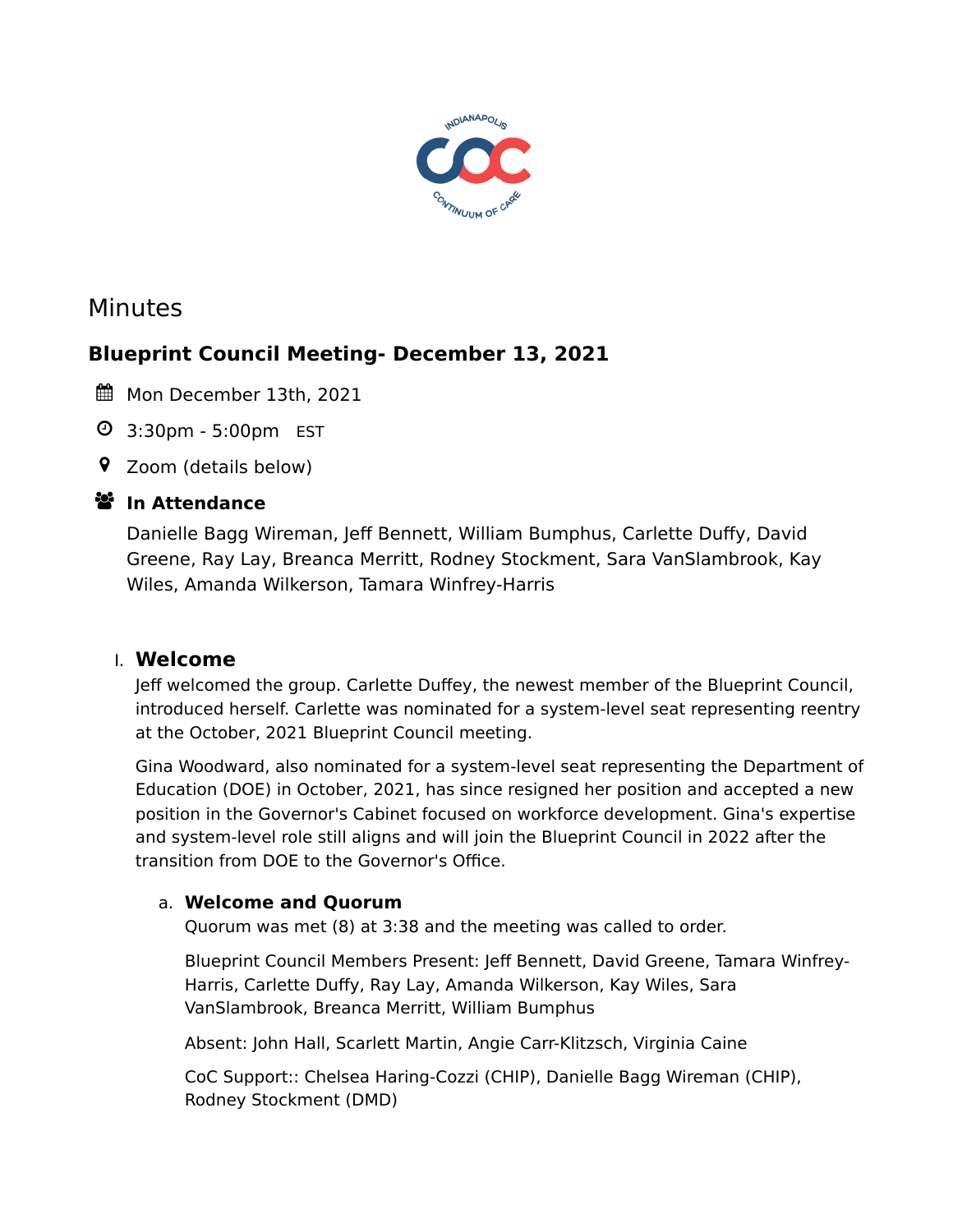Guest: Andrew Merkley (OPHS)

#### b. **Housekeeping**

- 1. **Zoom Procedures: Zoom meetings and the chat box are recorded and downloaded. Council members should have videos on and names displayed.**
- 2. **Blueprint Council meetings are open meetings. The public may listen in but there is not a public comment period, unless expressly scheduled by the Executive Committee**

## II. **Consent Agenda**

Three items were brought forward as part of the consent agenda. Jeff reminded members that before calling for a motion to approve any of these items can be pulled out for discussion. With no call for discussion, Jeff asked that a motion be made to approve the consent agenda.

#### a. **Approve meeting minutes - October 18, 2021**

1. **Motion: To approve the meeting minutes from the October 18th, 2021 Blueprint Council Meeting**

**Decision:** Pastor David Greene made a motion to approve the consent agenda.

Ray Lay seconded the motion.

Jeff called for a vote. The consent agenda was approved unanimously.

**Task:** Approved minutes will be  $\bullet$  Danielle Bagg Wireman posted to the CoC website.

#### b. **Endorsement of CES Policies and Procedures revisions**

Revisions reflect changes in the following sections: a) Case Conferencing b) Housing Transfers and c) Coordinated Entry System Assessment

1. **Motion: To endorse the revisions to CES Policies and Procedures**

Passed as part of the consent agenda.

**Task:** Revisions with the approval date will be posted to the CoC website. **A** Danielle Bagg Wireman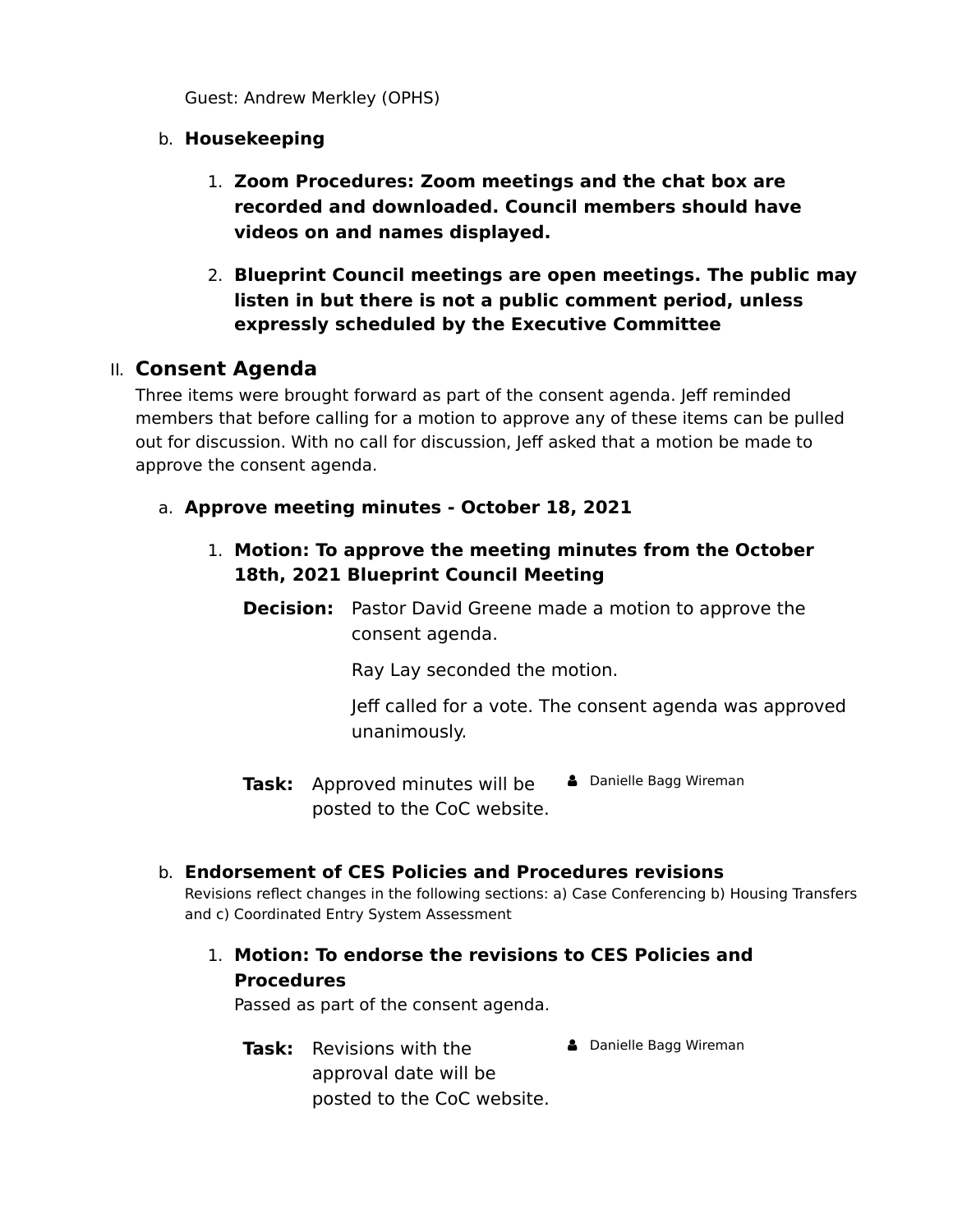## c. **Endorsement of Indianapolis HMIS Data Quality Plan revisions**

- **Task:** Revisions with the approval date  $\bullet$  Danielle Bagg Wireman will be posted to the CoC website.
	- 1. **Motion: To endorse revisions to HMIS Data Quality plan** Passed as part of the consent agenda.

## III. **Action Items**

Jeff moved to the action agenda and to Pastor David Greene to introduce two recommendations being lifted up from the Blueprint Council Racial Equity Workgroup. Pastor Greene asked CHIP staff to provide an overview to the recommendations. Chelsea Haring-Cozzi, supporting this work while Rachael Sample is out on maternity leave, introduced the recommendations and the funding landscape.

# a. **Racial Equity Workgroup Proposals**

## 1. **Motion: To adopt the Lived Experience Compensation Matrix**

Amanda Wilkerson clarified that the lived experience compensation matrix was actually developed by a Lived Experience Workgroup and not the Racial Equity Workgroup. It was, however, lifted up to the Racial Equity Workgroup to move forward. The lived experience compensation matrix establishes a standard across the Continuum of Care for the rates and tiers of engagement for those with lived experience. Aligning with Strategic Priority 6 in the Community Plan and a committment to elevate and support more persons with lived experience at leadership, decision-making, and implementation levels, this compensation matrix sets a community-wide rate that is necessary to ensure people are adequately compensated for their time, value, and expertise and to reduce barriers to engagement. This is a necessary step in moving the racial equity work forward and being inclusive of those most impacted by homelessness in designing and refining the homeless response system. Approving the matrix is the first step in codifying this standard. However, funding still needs to be secured to support this. Once approved, this matrix can be used to formalize a budget and funding proposal. DMD, CICF, and UWCI will be engaged further to identify a funding source for lived experience compensation.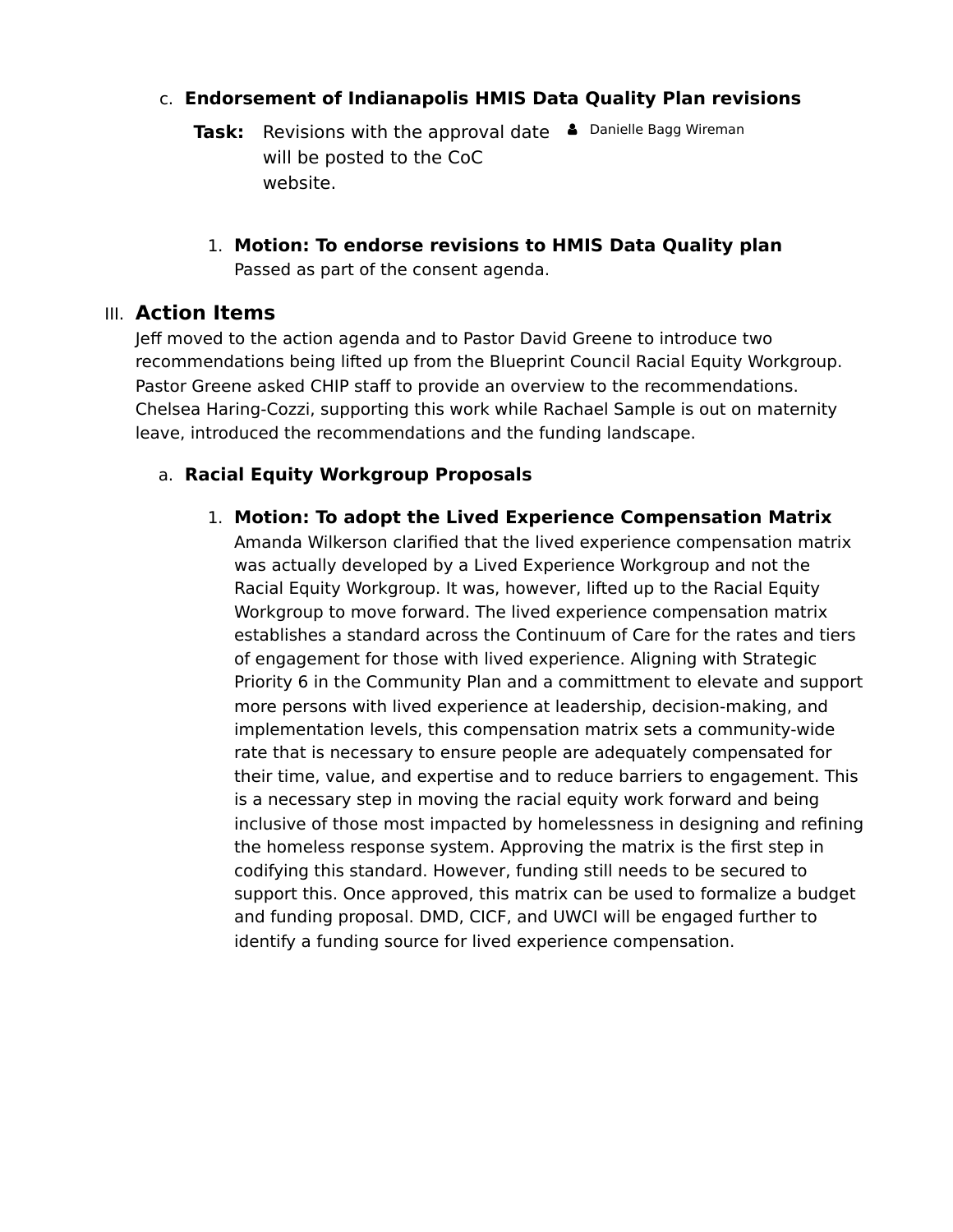**Decision:** After discussion, Jeff called for a motion.

Ray Lay made a motion to approve the lived experience compensation matrix.

Tamara Winfrey-Harris seconded the motion.

Jeff called for a vote. The lived experience compensation matrix was approved unanimously.

**Task:** To work with the Racial Equity Workgroup to formalize an annual budget to support this and to share with funding partners. **A** David Greene

# 2. **Motion: To endorse hiring a dedicated project manager/consultant to oversee strategies identified by Racial Equity Workgroup**

While the CoC states a commitment to addressing racial equity and Strategy Priority 6 in the Community Plan prioritizes racial equity, the implementation of strategies has not moved forward. The recommendation from the Racial Equity Workgroup is to hire a dedicated project manager to oversee the implementation of strategies in order to ensure progress in 2022. There is not current capacity or the right skillsets in the existing project management structure to support this work and this recommendation seeks to address that gap. However, funding will still need to be secured to support this position. The first step is the Blueprint Council's endorsement of this recommendation in order to move forward a formal funding request.

**Decision:** After discussion, Jeff called for a motion.

As Chair of the Racial Equity Workgroup, Pastor David Greene called for a motion to move this recommendation forward.

Amanda Wilkerson seconded the motion.

Jeff called for a vote. The recommendation was approved unanimously.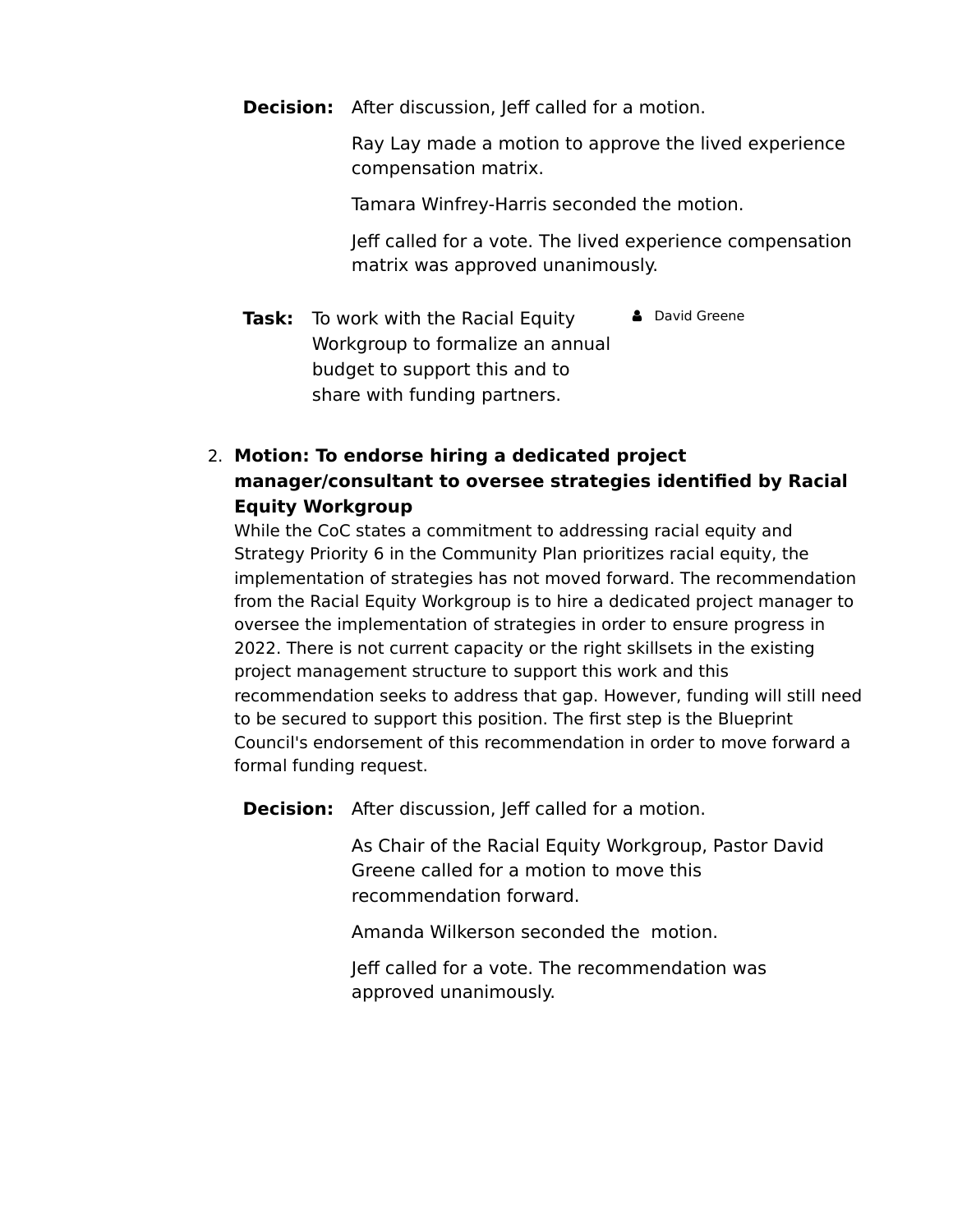- **Task:** To work with the Racial Equity Workgroup to formalize a budget and Scope of Work to support this position.
- 3. **Discussion: no funding currently exists to support these two proposals - what funding is available to support this?**

Ray Lay asked and advocated that the group consider including a retroactive budget analysis for the lived experience compensation matrix to 2019 when the current BPC terms were established through the CoC charter revisions. Amanda reinforced this request and shared her experience over the last 2-years sitting in a lived experience seat and engaging in this work and the trauma that has been relived.

**2** 2 users

Breanca Merritt suggested it also be explored that mental health supports for those with lived experience also be available to address the trauma that can be triggered or relived while engaging in this work and to consider these types of resources in future budgetary requests.

#### IV. **Discussion**

Jeff turned the conversation over to Danielle and Rodney to provide an overview of system performance indicators and service funding to identify priorities for 2022 and to open a discussion about where the CoC needs to focus in order to improve performance and outcomes.

#### a. **System Performance Dashboard**

#### [System Performance Dashboard](https://public.tableau.com/views/SystemPerformanceDashboard_16215533604610/SystemPerformanceDashboard?:language=en-US&:display_count=n&:origin=viz_share_link)

Danielle provided an overview of two key system indicators that are trending in the wrong direction: Length of Stay Homeless and Returns to Homelessness. Both indicators are captured on the CoC System Performance Dashboard. The current length of stay is well above the 30-day goal set in the community plan. For 2021, the average length of stay in emergency shelter, transitional housing, or safe haven is 150 days and trending in the wrong direction. COVID 19 and the establishment of non-congregate shelters did contribute to this, as the focus was to keep people safe and sheltered while housing was ramping up. The length of stay in safe haven is also contributing to this, especially as our safe haven does not align with the model for or best practices around safe haven. The Returns to Homelessness set by the community plan is 92% remain housed, which is a 8% return rate. Returns are measured by a 2-year look back and the current rate of returns across the system is 30% and trending in the wrong direction. This means that 30% of people housed in 2019 have returned to homelessness in 2021.

#### 1. **Returns to Homelessness - services discussion**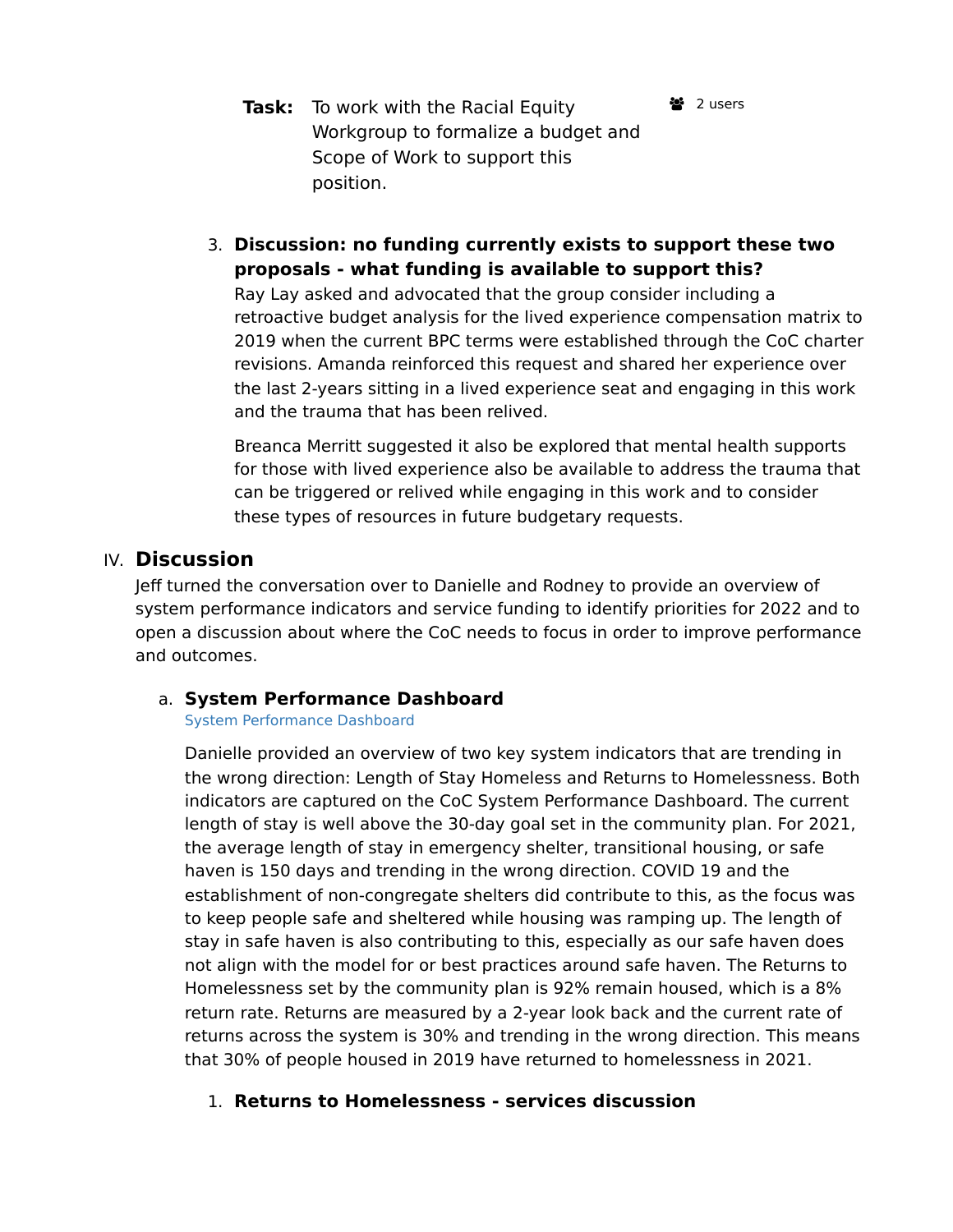- 2. **Average Length of Stay**
- 3. **Discussion of 2022 Priorities**
- b. **Report now available** [Low barrier shelter study](https://media.graphcms.com/xCfY2vlQCeVXUG15y7Mn)

## V. **New (Other) Business**

- a. **PSH Pipeline**
	- 1. **Updated Pipeline Timeline**
- b. **Officer Slate**
	- 1. **Will convene a special meeting in January to discuss officer slates**
- c. **Elections will be solidified by December 17th. Onboarding of new members will occur in January.**

# VI. **Comments, Announcements, and Other Business**

## VII. **Next Meeting Date**

a. **Business Meeting- February, 21, 2022**

#### 1. **Zoom Meeting**

CHIP Indy is inviting you to a scheduled Zoom meeting.

Topic: Blueprint Council 2022 Meetings Time: Feb 21, 2022 03:30 PM Eastern Time (US and Canada) Apr 18, 2022 03:30 PM Jun 20, 2022 03:30 PM Aug 15, 2022 03:30 PM Oct 17, 2022 03:30 PM Dec 12, 2022 03:30 PM Please download and import the following iCalendar (.ics) files to your calendar system. Monthly: https://us02web.zoom.us/meeting/tZMvfu6hpz8oHdRRKmHzrsgmGZRDqYmyGKtC/ics? icsToken=98tyKuGvrDItE92Rsh6HRpwEAIr4KPPxmClBgqdvrjToKzpBcQT7EdhwFqNGHcH3 Join Zoom Meeting https://us02web.zoom.us/j/87297994270 Meeting ID: 872 9799 4270

One tap mobile +16465588656,,87297994270# US (New York) +13017158592,,87297994270# US (Washington DC)